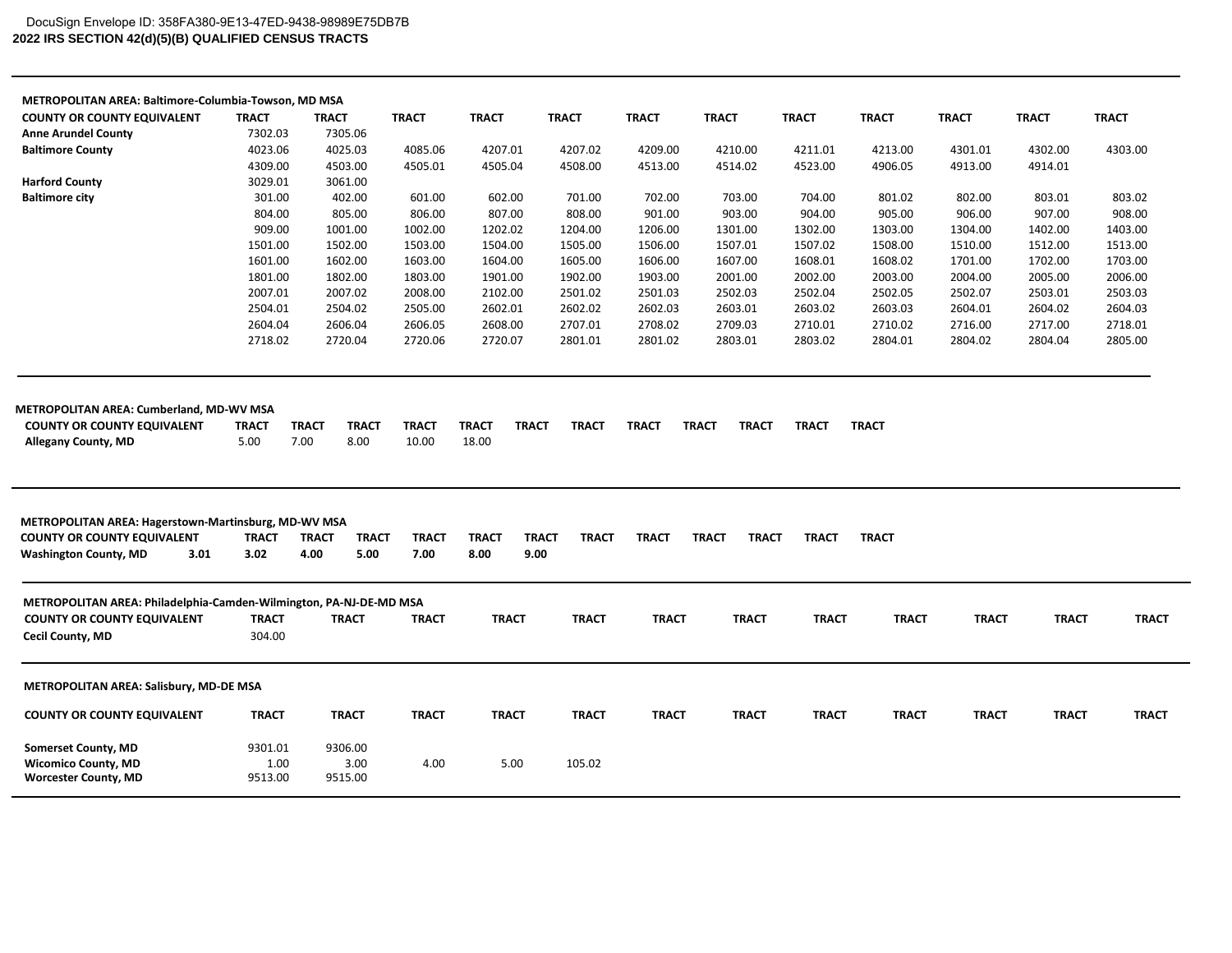## DocuSign Envelope ID: 358FA380-9E13-47ED-9438-98989E75DB7B

| <b>METROPOLITAN AREA: Washington-</b><br>Arlington-Alexandria, DC-VA-MD-WV<br>MSA | <b>TRACT</b> | <b>TRACT</b> | <b>TRACT</b> | TRACT   | TRACT   |         | TRACT   | <b>TRACT</b> | TRACT   | <b>TRACT</b> | TRACT   | TRACT   | <b>TRAC</b> |
|-----------------------------------------------------------------------------------|--------------|--------------|--------------|---------|---------|---------|---------|--------------|---------|--------------|---------|---------|-------------|
| <b>COUNTY OR COUNTY EQUIVALENT</b>                                                |              |              |              |         |         |         |         |              |         |              |         |         |             |
| <b>District of Columbia</b>                                                       | 18.03        | 18.04        | 21.01        | 22.02   | 28.01   | 47.01   | 59.00   | 64.00        | 71.00   | 73.04        | 74.01   | 74.03   |             |
|                                                                                   | 74.04        | 74.06        | 74.07        | 74.08   | 74.09   | 75.02   | 75.03   | 75.04        | 76.01   | 76.03        | 76.05   | 77.03   |             |
|                                                                                   | 77.07        | 77.08        | 77.09        | 78.03   | 78.04   | 78.06   | 78.07   | 78.08        | 78.09   | 88.03        | 88.04   | 89.03   |             |
|                                                                                   | 89.04        | 91.02        | 92.04        | 95.01   | 95.08   | 96.01   | 96.02   | 96.03        | 97.00   | 98.01        | 98.02   | 98.03   |             |
|                                                                                   | 98.04        | 98.07        | 98.10        | 98.11   | 99.02   | 99.03   | 99.04   | 99.05        | 99.06   | 99.07        | 104.00  | 108.00  |             |
|                                                                                   | 109.00       |              |              |         |         |         |         |              |         |              |         |         |             |
| <b>Charles County, MD</b>                                                         | 8501.02      | 8502.01      | 8502.02      | 8509.01 | 8509.06 |         |         |              |         |              |         |         |             |
| <b>Frederick County, MD</b>                                                       | 7503.00      | 7505.03      | 7505.04      | 7505.05 | 7507.02 | 7508.01 | 7651.00 | 7722.00      |         |              |         |         |             |
| <b>Montgomery County, MD</b>                                                      | 7007.13      | 7007.17      | 7007.19      | 7007.21 | 7007.24 | 7008.18 | 7009.04 | 7012.19      | 7014.22 | 7015.08      | 7015.09 | 7016.01 |             |
|                                                                                   | 7016.02      | 7017.02      | 7020.00      | 7021.01 | 7023.01 | 7032.07 | 7032.13 | 7032.16      | 7032.19 |              |         |         |             |
| <b>Prince George's County, MD</b>                                                 | 8001.02      | 8001.03      | 8002.09      | 8002.10 | 8002.11 | 8016.00 | 8017.04 | 8017.07      | 8017.08 | 8018.01      | 8018.02 | 8018.05 |             |
|                                                                                   | 8018.08      | 8019.04      | 8019.06      | 8019.07 | 8021.06 | 8021.07 | 8022.03 | 8024.04      | 8024.06 | 8024.07      | 8024.08 | 8025.01 |             |
|                                                                                   | 8025.02      | 8026.00      | 8027.00      | 8029.01 | 8030.02 | 8031.00 | 8032.00 | 8033.00      | 8034.01 | 8034.02      | 8035.09 | 8036.02 |             |
|                                                                                   | 8036.12      | 8036.13      | 8038.03      | 8039.00 | 8040.01 | 8040.02 | 8043.00 | 8044.00      | 8048.01 | 8048.02      | 8050.00 | 8051.01 |             |
|                                                                                   | 8052.01      | 8052.02      | 8055.00      | 8056.01 | 8056.02 | 8057.00 | 8058.02 | 8059.06      | 8059.07 | 8059.08      | 8065.01 | 8066.01 |             |
|                                                                                   | 8067.13      | 8067.14      | 8070.00      | 8072.00 | 8073.01 | 8074.10 |         |              |         |              |         |         |             |

## **NONMETROPOLITAN PART OF STATE: Maryland**

| Y OR COUNTY EQUIVALENT<br><b>COUNTY</b> | <b>TRACT</b> | <b>TRACT</b> | <b>TRACT</b> | <b>TRACT</b> | <b>TRAC1</b> | <b>TRACT</b> | <b>TRACT</b> | <b>TRACT</b> | <b>TRACT</b> | TRAC <sub>1</sub> | <b>TRACT</b> | <b>TRAC</b> |
|-----------------------------------------|--------------|--------------|--------------|--------------|--------------|--------------|--------------|--------------|--------------|-------------------|--------------|-------------|
|                                         |              |              |              |              |              |              |              |              |              |                   |              |             |

 **Dorchester County** 9705.00